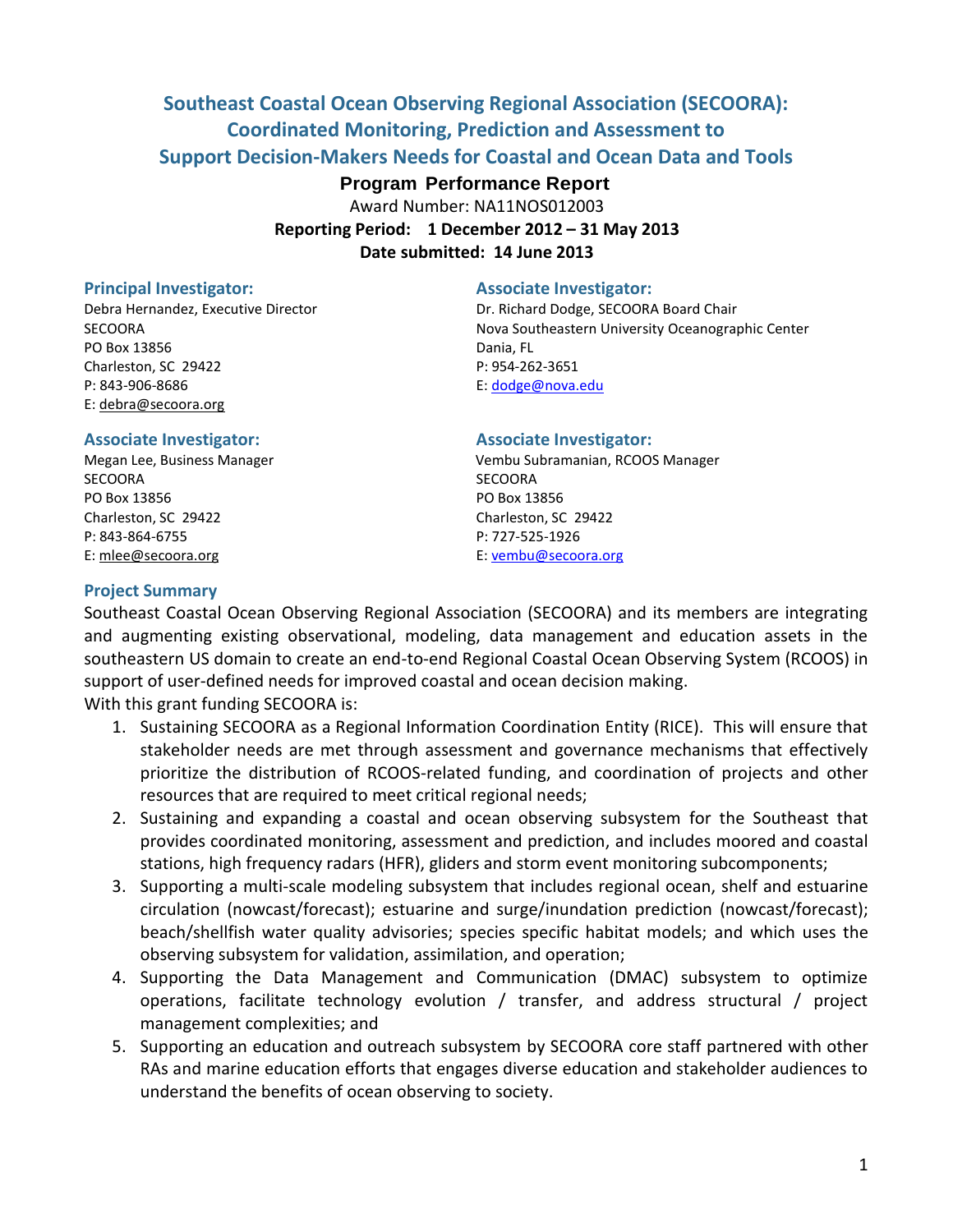## **Progress and Accomplishments**

## **SECOORA Project Contractual sub-awards Update**

For the NOAA Year 2 (FY12) award, SECOORA issued no cost extensions to 10 sub-awardees as they were behind schedule in expending their funds. We received NOAA Year 3 (FY13) tentative notification funding level during this reporting period. After we receive the final notification, we will be submitting our Year 3 descope proposal to NOAA issuing year 3 sub-awards. There is no change in goals and objectives for Year 2 activities. Specific details regarding progress made on goals and objectives in each subsystem projects are detailed in the following sections.

## **Goal 1: Sustain SECOORA as a Regional Information Coordination Entity (RICE)**

**Milestones:** The following provides updates for this goal. Additional details are described in the table that follows.

- **A. Provide timely grant reports to NOAA:** Ongoing.
- **B. Hold Board Meeting Fall 2012 and Annual Meeting 2013:** Held Dec 5-6, 2012 Board meeting and SECOORA annual meeting (Board, Members, stake holders and RCOOS PI) May 13-15, 2013.
- **C. Publish e-newsletters and other outreach material:** Compiled and sent relevant news and distributed the same via e-newsletters and emails to members. We continue to post events based news (hurricane, red tide etc.) and outreach materials on the "Latest News" section of our web site.
- **D. Coordinate with GCOOS on FL activities:** Continue to have discussions with GCOOS-RA and other FL state entities on coordinating FL coastal ocean observing activities. GCOOS Board member, representatives from Fish and Wildlife Research Institute (FWRI) and Gulf of Mexico Research Initiative PI attended and presented talks at the Annual meeting held May 13-15, 2013. SECOORA and GCOOS-RA collaborated with IOOS on the implementation of IOOS Biological data project in their respective regions.
- **E. SECOORA Web site updates focused on data portal expansion, and PI project news:** Ongoing.
- **F. Work with IOOS Association and IOOS Program Office to effectively respond to NOAA and other National level requirements:** Debra Hernandez, Vembu Subramanian and Megan Lee attended the monthly IOOS Association calls. Vembu attended the monthly IOOS RA DMAC calls. Dave Easter, our regional POC, periodically attended SECOORA staff calls to insure effective coordination and updates on SECOORA projects and activities. SECOORA staff coordinated input on QARTOD waves and currents, temperature and salinity, the Glider strategy, and the Modeling strategy and submitted comments to IOOS program office.
- **G. Refine and maintain RCOOS Conceptual Operations Plan:** Ongoing.
- **H. Support regional collaboration:** IOOS Biological Project GCOOS-RA and IOOS; Eye On Earth NANOOS, SECOORA and IOOS; GSAA RIMS Project – SE states, TNC, EcoTrust and NOAA; IOOS Vocabulary efforts and Asset Inventory efforts – SECOORA, IOOS and all other RAs; and Beach swimming advisory – SECOORA and NERACOOS; Hurricane Sandy Supplemental Proposal Coordination – NERACOOS, MARACOOS, CariCOOS, GCOOS-RA, IOOS Association; HF Radar Steering team and Glider Strategy – SECOORA and GCOOS-RA
- **I. Evaluate mechanisms to track operational statistics, product usage, and outcome measures and metrics:** We continue to use Google Analytics to track our data and products access via our web site. From May 2012 to May 2013 there were approximately 51,000 unique visitors to SECOORA web site and 60% of them looked at the Marine Weather Portal web pages, a product that was integrated into SECOORA web site in early 2012. Our HF Radar operators use the National HF Radar site for reporting the priority radar site uptime statistics. We will be working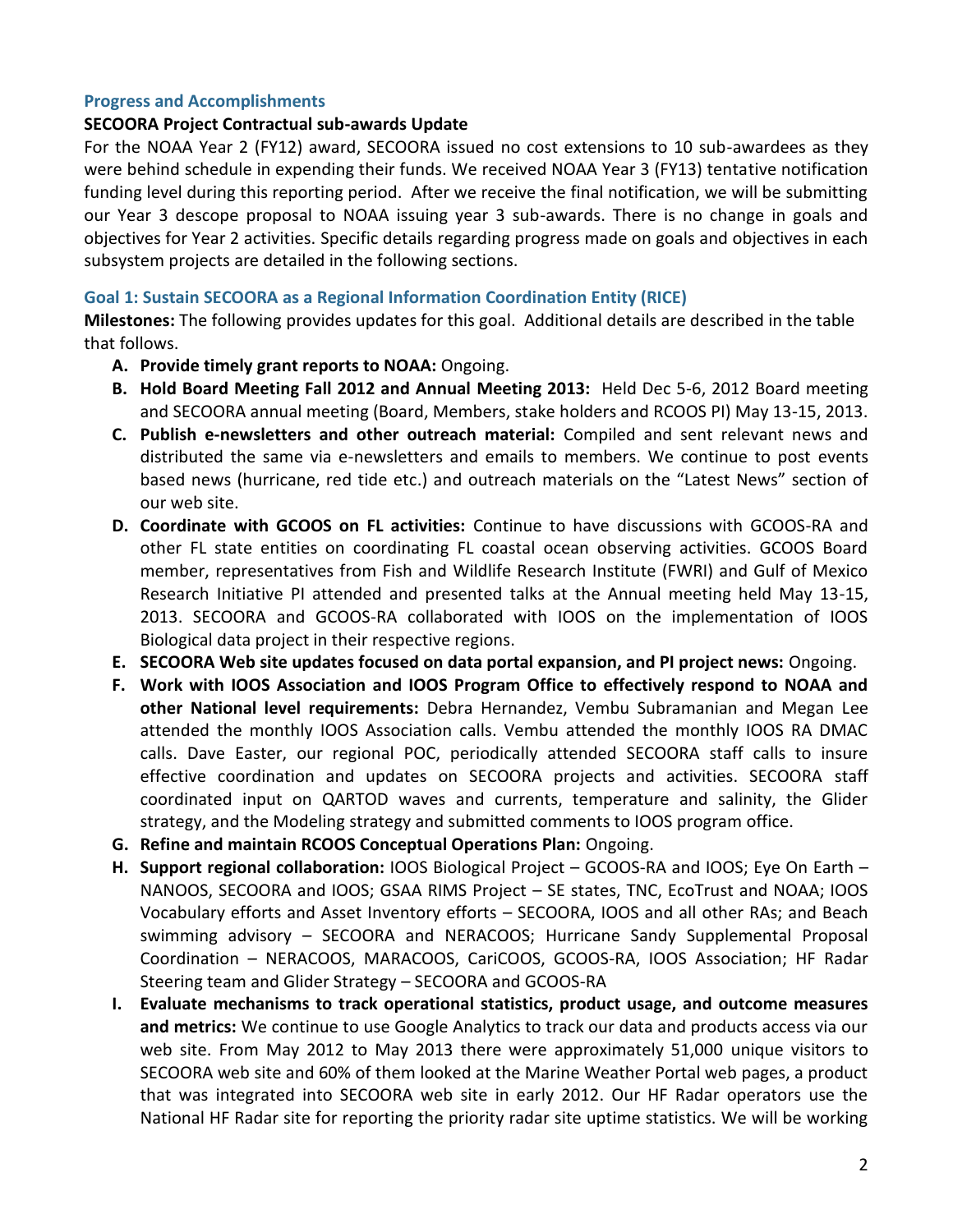with our in-situ observations data providers and with NDBC (Emma Watson, NDBC and Ray Toll) to refine and standardize the performance statistics of our in-situ observing stations.

| <b>SECOORA Activities</b> |                                                         |           | Progress                                                                                                                                                |  |  |  |
|---------------------------|---------------------------------------------------------|-----------|---------------------------------------------------------------------------------------------------------------------------------------------------------|--|--|--|
| $\bullet$                 | Ensure continued and efficient Staff fiscal activities: |           |                                                                                                                                                         |  |  |  |
|                           | Governance, Management and .                            |           | Provided fiscal and overall project management for year 1 and year 2 awards,                                                                            |  |  |  |
|                           | Operations of the RA.                                   |           | and continued to manage primary partner institutions sub-awards.                                                                                        |  |  |  |
| $\bullet$                 | Provide forums, i.e. workshops, .                       |           | Held bi-monthly administration meetings to ensure efficient and effective fiscal                                                                        |  |  |  |
|                           | enable<br>meetings,<br>that                             |           | operations.                                                                                                                                             |  |  |  |
|                           | stakeholder<br>and $\bullet$<br>assessment              |           | A part time bookkeeper (Chiaki Kight) and business manager (Megan Lee)                                                                                  |  |  |  |
| $\bullet$                 | engagement.<br>Coordinate with the Governor's .         |           | managed the contracts and financials for these awards.<br>SECOORA staff held a staff retreat at Charleston, Feb 4 -5, 2013                              |  |  |  |
|                           | South Atlantic Alliance (GSAA).                         | $\bullet$ | Megan Lee attended and completed five week on-line grant management                                                                                     |  |  |  |
| $\bullet$                 | Ensure SECOORA plans and gaps                           |           | course entitled Accountability for Federal Grants: Planning, Measuring, &                                                                               |  |  |  |
|                           | align<br>analysis<br>with<br><b>IOOS</b>                |           | Reporting Grant Performance (through Management Concepts).                                                                                              |  |  |  |
|                           | $of$ fice<br>Association and IOOS                       |           | Federal Financial Report for IOOS funds was submitted during this reporting                                                                             |  |  |  |
|                           | guidance and/or requirements.                           |           | period.                                                                                                                                                 |  |  |  |
| $\bullet$                 | Refine and maintain RCOOS                               |           | Preparations are underway for FY13 SECOORA A-133 audit.                                                                                                 |  |  |  |
|                           | Conceptual Operations Plan.                             | $\bullet$ | We have recruited four new SECOORA members: Florida Gulf Coast University,                                                                              |  |  |  |
| $\bullet$                 | Develop<br>materials<br>for<br><b>RA</b>                |           | SRI International, Liquid Robotics and HACH Hydromet.                                                                                                   |  |  |  |
|                           | Certification (No Activity).                            |           | <b>SECOORA Board and PI Coordination</b>                                                                                                                |  |  |  |
|                           |                                                         | ٠         | Continued to hold monthly conference calls with RCOOS PIs to ensure in-reach,                                                                           |  |  |  |
|                           |                                                         |           | coordination and collaboration within each RCOOS subcomponent and among                                                                                 |  |  |  |
|                           |                                                         |           | PIs. Also held DMAC activities prioritization and coordination meetings and calls.                                                                      |  |  |  |
|                           |                                                         | ٠         | Executive Committee continued to meet monthly. The Finance and Audit<br>Committee met every quarter.                                                    |  |  |  |
|                           |                                                         | $\bullet$ | Held Board meeting (Dec 5-6, 2012 - Atlanta), SECOORA data management                                                                                   |  |  |  |
|                           |                                                         |           | meeting (Virtual - Dec 17, 2012), and SECOORA annual Members, Board and PIs                                                                             |  |  |  |
|                           |                                                         |           | meetings (May 13-15, 2013 - Jacksonville). Presentations and 2013 annual                                                                                |  |  |  |
|                           |                                                         |           | meeting materials can be accessed via <b>SECOORA May meeting web site.</b>                                                                              |  |  |  |
|                           |                                                         |           | <b>External Coordination Activities:</b>                                                                                                                |  |  |  |
|                           |                                                         |           | Attended GSAA Issue Area Technical Team Meeting in Jacksonville (May 1 -3,                                                                              |  |  |  |
|                           |                                                         |           | 2013) and coordinated SECOORA/GSAA Regional Information Management                                                                                      |  |  |  |
|                           |                                                         |           | System team participation.                                                                                                                              |  |  |  |
|                           |                                                         |           | Executive Director continued to participate on monthly "Partner Arm" calls of<br>the GSAA.                                                              |  |  |  |
|                           |                                                         | $\bullet$ | Participated in monthly IOOS Association and IOOS conference calls, including                                                                           |  |  |  |
|                           |                                                         |           | Debra Hernandez participation on the IOOS Association Executive Committee.                                                                              |  |  |  |
|                           |                                                         |           | Debra Hernandez and Dick Dodge attended the IOOS Association Spring                                                                                     |  |  |  |
|                           |                                                         |           | Meeting held in DC (March 2013).                                                                                                                        |  |  |  |
|                           |                                                         | $\bullet$ | Debra attended the NCA Climate study meeting and Coastal Hazards summit<br>meeting.                                                                     |  |  |  |
|                           |                                                         |           | Debra is working with IOOS Program office on the design of a "marketplace",                                                                             |  |  |  |
|                           |                                                         |           | which will be a web-based database that will organize user requirements for                                                                             |  |  |  |
|                           |                                                         |           | IOOS products and services.                                                                                                                             |  |  |  |
|                           |                                                         |           | Vembu held meetings with National Weather Service, Tampa office on Marine<br>Weather Portal and attended Weather Ready Nation stakeholders meeting held |  |  |  |
|                           |                                                         |           | at St. Petersburg                                                                                                                                       |  |  |  |
|                           |                                                         |           | Vembu delivered talks at West Central Florida American Meteorological Society                                                                           |  |  |  |
|                           |                                                         |           | Chapter March 2013 meeting and at University of Tampa Physical                                                                                          |  |  |  |
|                           |                                                         |           | Oceanography class on SECOORA and IOOS                                                                                                                  |  |  |  |
|                           |                                                         |           | Vembu attended the USF C-IMAGE (GoMRI funded effort) data management                                                                                    |  |  |  |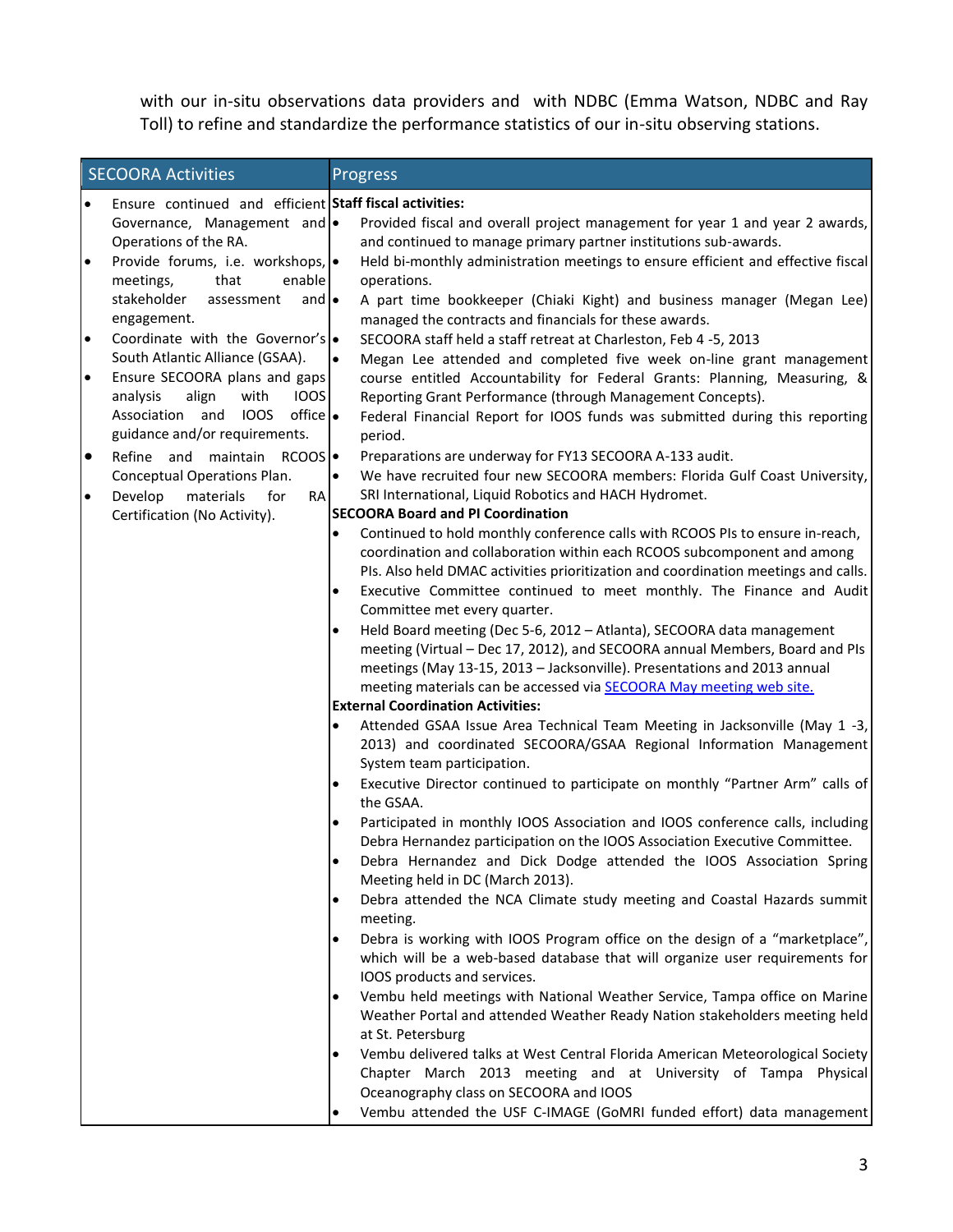| <b>SECOORA Activities</b> | <b>Progress</b>                                                                                                                                                                                                                                                                                                     |
|---------------------------|---------------------------------------------------------------------------------------------------------------------------------------------------------------------------------------------------------------------------------------------------------------------------------------------------------------------|
|                           | meeting to explore collaborations.<br>Vembu along with Matt Howard (GCOOS-RA) and Hassan Moustahfid (IOOS PO)<br>organized and hosted the second in-person meeting of the IOOS Biological Data<br>Project in SECOORA and GCOOS-RA at St. Petersburg (March 21-22, 2013)<br><b>Efforts to Leverage IOOS Funding:</b> |
|                           | Continued partnership with the NERRS CDMO, SCDNR on Biological project and<br>NANOOS and IOOS on Eye on Earth.                                                                                                                                                                                                      |
|                           | Continued partnership with GSAA, and launched the Regional Information<br>Management System portal for the GSAA.                                                                                                                                                                                                    |

# **Goal 2: Sustain an Observing Subsystem for the SE**

**Milestones:** The following provides updates for this goal. Additional details are included in the table that follows..

- **A. Operate and maintain moored and coastal stations (COMPS, SEAKEYS and Carolina RCOOS):** COMPS and Carolina RCOOS assets are maintained. FIO SEAKEYS operations were shutdown in December 2012.
- **B. Report moored and coastal stations data to secoora.org and NDBC:** Ongoing.
- **C. Operate and Maintain Priority Radars**
	- i. **Hourly surface current maps from the various subregions via individual and SECOORA web sites**: Ongoing.
	- ii. **Estimates of significant wave heights from the HF radar data:** Estimates of significant wave heights from the HF radar data are carried out on an experimental basis by WERA HF Radar operators [\(USF,](http://ocgweb.marine.usf.edu/hfradar/wera_wave_map.html) [UM,](http://iwave.rsmas.miami.edu/wera/info.php) [SKIO,](http://www.skio.usg.edu/?p=research/phy/sabsoon/wera/wera) [USC\)](http://www.geol.sc.edu/gvoulgar/WERA_link.html) within the region.
	- iii. **Develop/report performance metrics of CODARs and WERAs throughout the SE including accuracy estimates of the surface currents:** HF Radar operators in our region use the National HFR site to report the site performance metrics. The work on accuracy estimates of the surface currents is being continued.
	- iv. **Provide the radial currents to the National Servers (SIO/Rutgers) for the National HF radar network:** Ongoing.
- **D. Update Asset inventory and provide performance metrics:** SECOORA asset inventory work was completed and integrated into the [SECOORA](http://inventory.secoora.org/) web site. During this reporting period, SECOORA's asset inventory tool was also presented during an IOOS RA DMAC coordinators call, and we also provided a demo to IOOS PO and comments on the IOOS Asset Inventory and catalog efforts. HF Radar operators use the National HF Radar network to provide their site uptime performance metrics, which are summarized for each station in the table below. In-situ operators currently use their in-house performance metrics to report their uptime metrics. SECOORA will work with NDBC and SECOORA in-situ monitoring system operators and SECOORA DMAC to standardize the reporting of uptime statistics of in-situ monitoring stations. We will work with Emma Watson and Ray Toll of NDBC to carry out this activity.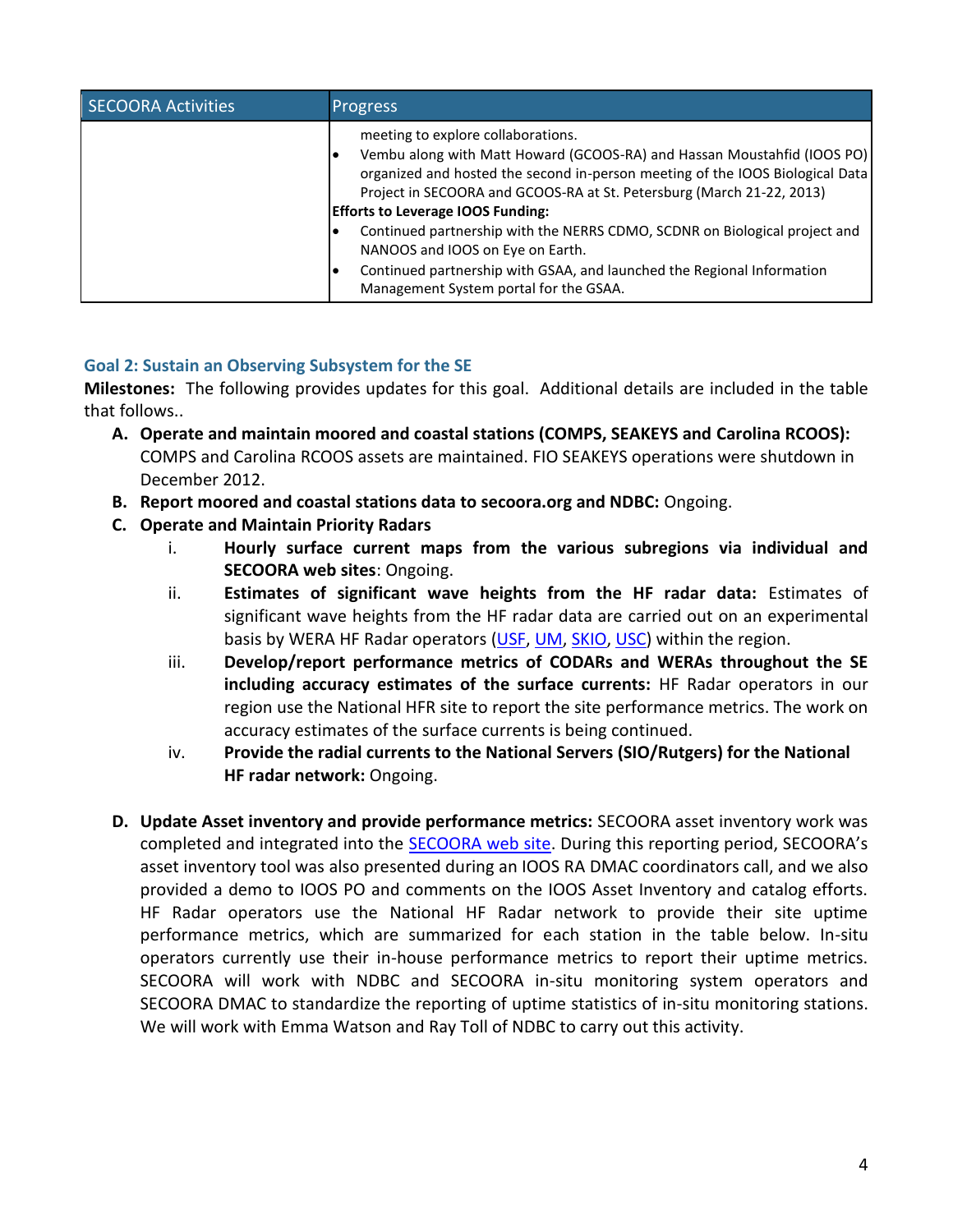| Objective 2.1: Sustain Moored and Coastal Stations                                                              |                                                                                                                                                                                                                                                                                                                                                                                                                                                                                                                                                                                           |  |  |  |  |  |
|-----------------------------------------------------------------------------------------------------------------|-------------------------------------------------------------------------------------------------------------------------------------------------------------------------------------------------------------------------------------------------------------------------------------------------------------------------------------------------------------------------------------------------------------------------------------------------------------------------------------------------------------------------------------------------------------------------------------------|--|--|--|--|--|
| Institution/Activities                                                                                          | Progress                                                                                                                                                                                                                                                                                                                                                                                                                                                                                                                                                                                  |  |  |  |  |  |
| University of South Florida (Weisberg)<br><b>Support COMPS moorings</b>                                         | Support is continued for four surface moorings (C10, C12, C13 and C14) and two<br>sub-surface moorings (C11 and C15) and C21 near shore tower. Data acquired from<br>the functional real-time moorings are sent to SECOORA and NDBC. C14 mooring is<br>pulled out of the water during this reporting period and C13 may also be pulled out<br>of water, leaving C10, C12, C11 and C15 being maintained and operated in Year 3<br>with SECOORA funds.                                                                                                                                      |  |  |  |  |  |
| University of South Florida (Merz)<br>Support in-shore tidal meteorological<br>stations                         | Support is continued for USF COMPS Coastal Stations. Data acquired from the<br>stations are sent to SECOORA and NDBC. Periodic station repair, maintenance visits<br>of stations and tidal well survey are continued. Continued to engage local stake-<br>holders groups such as Friends of Fred Howard Park. Work is being carried out to<br>consolidate Egmont Key and Anna Maria stations into one and in Year 3 it is<br>expected that USF will maintain 5 coastal stations (Shell Point, Aripeka, Fred<br>Howard Park, Big Carlos Pass and the consolidated Egmont/Anna Maria site). |  |  |  |  |  |
| Florida Institute of Oceanography<br>(Virmani) - SEAKEYS network                                                | SEAKEYS network was shut down in December 2012 and this network is no longer<br>funded by SECOORA.                                                                                                                                                                                                                                                                                                                                                                                                                                                                                        |  |  |  |  |  |
| University of North Carolina -<br>Wilmington (Leonard) - Support<br>Carolina RCOOS network                      | University of North Carolina Wilmington (UNCW) continued to operate and<br>maintain 6 oceanographic buoys and 2 wave buoys in Onslow and Long Bay and<br>one pier station in Brunswick County, NC. All data collected are provided to<br>SECOORA and NDBC and made available via Global Telecommunication System<br>(GTS).                                                                                                                                                                                                                                                                |  |  |  |  |  |
| Objective 2.2: Maintain High Frequency Radar Operations                                                         |                                                                                                                                                                                                                                                                                                                                                                                                                                                                                                                                                                                           |  |  |  |  |  |
| Institution/Activities                                                                                          | Progress                                                                                                                                                                                                                                                                                                                                                                                                                                                                                                                                                                                  |  |  |  |  |  |
| HF Radar data delivery from all<br><b>SECOORA priority stations</b>                                             | The data from all radars are being continuously provided to SECOORA and the US<br>National HFR Network in near real-time.                                                                                                                                                                                                                                                                                                                                                                                                                                                                 |  |  |  |  |  |
| University of South FL (Weisberg)<br>Support three CODAR and two WERA<br>radar arrays on the West Florida Shelf | USF currently operates, maintains and delivers data from three CODAR priority<br>radar sites (Naples, Venice and Reddington Shores). Acquisition of CODAR<br>equipment spares for installing the fourth site is in progress. USF maintains the two<br>co-located WERA stations and assessment of CODAR and WERA HF Radars in<br>mapping currents were performed. Operational uptime statistics of three priority<br>codar sites for this reporting period: NAPL - 90.7%, VENI - 95.8% and RDSR -<br>95.8%.                                                                                |  |  |  |  |  |
| University of South Carolina (Voulgaris)<br>Support two WERA radar arrays in<br>Long Bay, SC                    | USC currently maintains, operates and delivers data from two priority radar sites<br>(Fort Caswell and Georgetown) covering Long Bay, SC. The sites provide half-hourly<br>surface current maps via the PI's and the SECOORA web sites and estimates of<br>significant waves heights on an experimental basis. Operational uptime statistics of                                                                                                                                                                                                                                           |  |  |  |  |  |
|                                                                                                                 | two priority HF Radar sites for this reporting period: CSW - 98.2% and GTN - 97.9%                                                                                                                                                                                                                                                                                                                                                                                                                                                                                                        |  |  |  |  |  |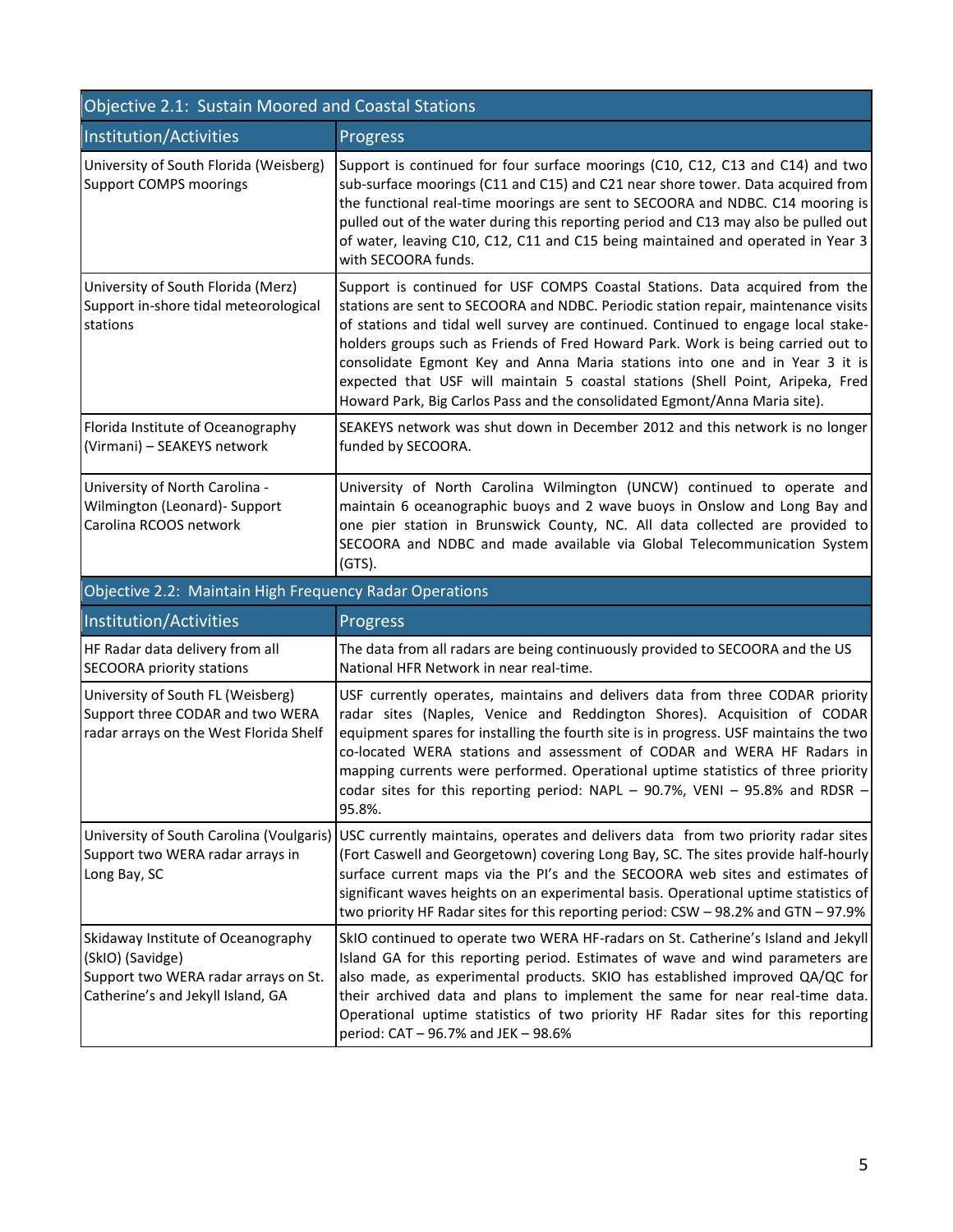| University of Miami (Shay)<br>Support three WERA radar arrays at<br>Crandon, Virginia Key and Dania Beach   | The University of Miami currently operates priority WERA HF-radar installations on<br>Key Biscayne, Virginia Key and Dania Beach. These radars are estimating significant<br>wave heights for the National Weather Service marine forecast models .<br>Operational uptime statistics of three priority HF Radar sites for this reporting<br>period: CDN - 86.0%, STF - 81.2% and 81.2% |  |  |
|-------------------------------------------------------------------------------------------------------------|----------------------------------------------------------------------------------------------------------------------------------------------------------------------------------------------------------------------------------------------------------------------------------------------------------------------------------------------------------------------------------------|--|--|
| University of NC - Chapel Hill (Seim)<br>Support two CODAR radar arrays on<br><b>Ithe Outer Banks of NC</b> | UNC-CH operates two CODAR-radar installations on the Outer Banks of North<br>Carolina. . Progress is being made to extract Gulf Stream position information. The<br>PI upgraded the CODAR software to new version (SS7). Operational uptime<br>statistics of two priority HF Radar sites for this reporting period: DUCK - 98.9% and<br>$HATY - 89.3%$                                 |  |  |

# **Goal 3: Support a Multi-Scale Multi-Resolution Modeling Subsystem**

**Milestones:** The following provides updates for this goal. Additional details are included in the table that follows..

# **A. Support and enhance SABGOM model**

# **B. Provide real-time forecasting of inundation and storm surge**

- i. Begin forecasting in Domain 3 (Northern Gulf of Mexico NGOM) and 4 (Southeast Florida – SE)
- ii. Establish Necessary Data Standards with DMAC
- **C. Develop data products derived from satellite and in situ observations for fisheries stock assessment**

# **D. Provide decision support tool for beach/shellfish WQ advisories**

i. Develop Geographic Information Systems-based modules to extract and visualize radar derived rainfall data and modeled currents and salinity estimates over user specified boundaries (e.g. watershed boundaries)

| Objective 3.1: Support Regional SABGOM model                                            |                                                                                                                                                                                                                                                                                                                                                                                                                                                                                                                                                                                                                                                                                                                    |  |  |  |  |
|-----------------------------------------------------------------------------------------|--------------------------------------------------------------------------------------------------------------------------------------------------------------------------------------------------------------------------------------------------------------------------------------------------------------------------------------------------------------------------------------------------------------------------------------------------------------------------------------------------------------------------------------------------------------------------------------------------------------------------------------------------------------------------------------------------------------------|--|--|--|--|
| Institution/Activities                                                                  | <b>Progress</b><br>NCSU South Atlantic Bight Gulf of Mexico (SABGOM) model provides daily 84<br>hour nowcast/forecast of 3-D regional ocean predictions. The model output<br>(temperature, salinity and currents) is made available via SECOORA web site<br>and NCSU PI's web site. The NCSU SABGOM modeling team, SECOORA<br>DMAC and Roffer's Inc. worked together to make the model data available<br>via THREDDS web server as well as in GIS format. In addition, varieties of<br>model data products are made available via PI's web site. Model validation<br>and skill assessment work through appropriate comparisons with SECOORA<br>regional observations (in-situ and remotely sensed) is in progress. |  |  |  |  |
| North Carolina State University (He)<br>Support and enhance SABGOM model                |                                                                                                                                                                                                                                                                                                                                                                                                                                                                                                                                                                                                                                                                                                                    |  |  |  |  |
| Objective 3.2: Implement Forecasting of Storm Surge, Inundation and Coastal Circulation |                                                                                                                                                                                                                                                                                                                                                                                                                                                                                                                                                                                                                                                                                                                    |  |  |  |  |
| Institution/Activities                                                                  | <b>Progress</b>                                                                                                                                                                                                                                                                                                                                                                                                                                                                                                                                                                                                                                                                                                    |  |  |  |  |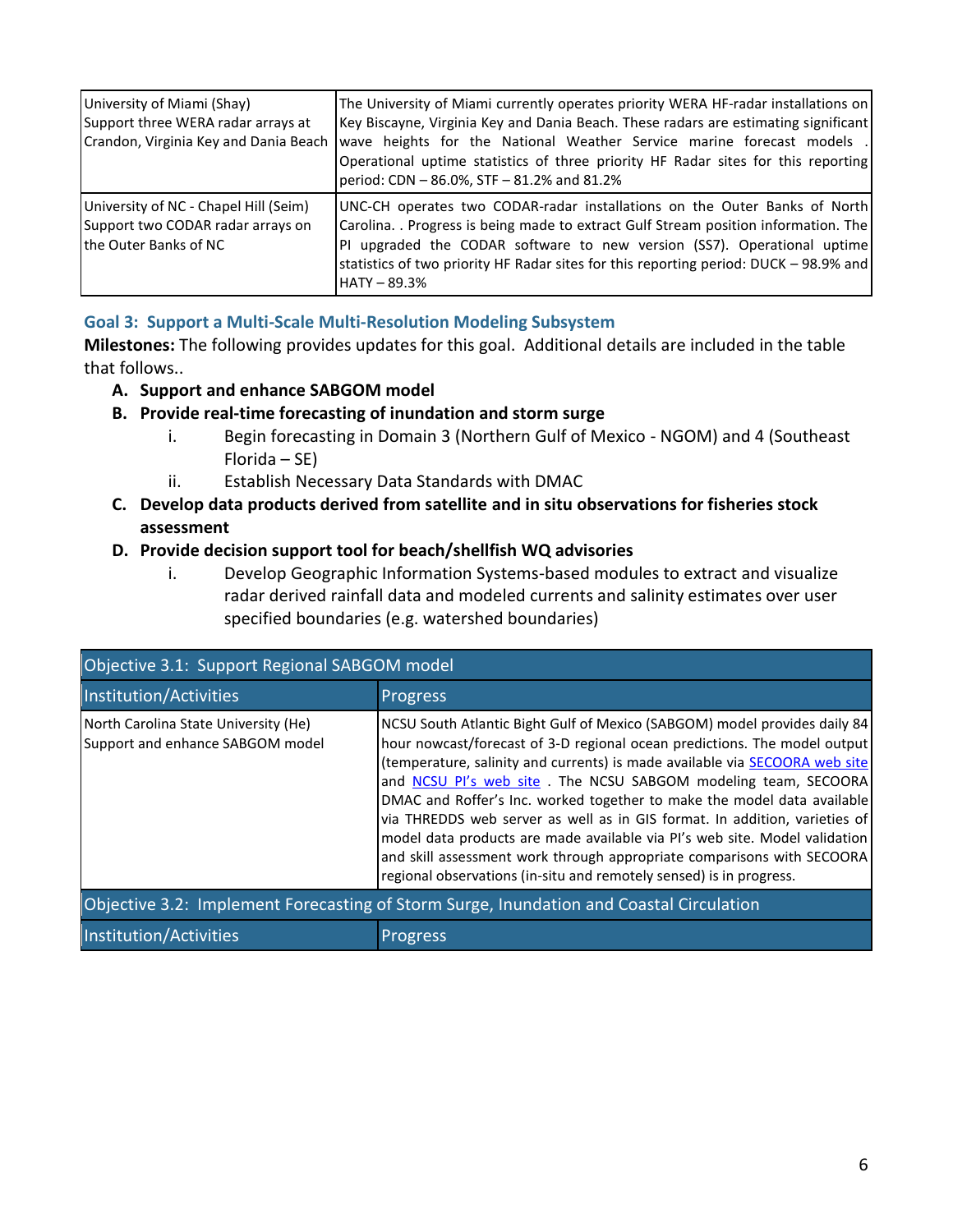| University of Florida (Sheng) and North<br>Carolina State University (Xie) | UF completed 2D Forecasting system coupled with SWAN wave model for<br>the entire Florida coast and provides 2 to 3 days forecast depending on<br>forecast wind fields. The model current fields were compared with SECOORA                                                                                                                                                                                                                                                                                                                                                                                                                                                                                                                              |
|----------------------------------------------------------------------------|----------------------------------------------------------------------------------------------------------------------------------------------------------------------------------------------------------------------------------------------------------------------------------------------------------------------------------------------------------------------------------------------------------------------------------------------------------------------------------------------------------------------------------------------------------------------------------------------------------------------------------------------------------------------------------------------------------------------------------------------------------|
| Provide real-time forecasting of inundation<br>and storm surge.            | Radar observations and more validation will be performed.<br>HF.<br>Implementation of 3D baroclinic quasi-operational 24/7 nowcast/forecast<br>system for entire Florida coast is in progress. NCSU maintained the near-<br>real-time CMAEPS forecast system and provides atmospheric, sea surface<br>wave, and storm surge forecasts for the SECOORA region, and high-<br>resolution storm surge forecasts for the Northern Florida Coast domain. Test<br>runs are completed for the high-resolution storm surge forecasts for the<br>Georgia and South Carolina (GASC) domain and the South Carolina and<br>North Carolina (SCNC) domain. Exposing the model data and products via<br>THREDDS server (SECOORA) as well as PIs web site is in progress. |

# Objective 3.3 Develop Nearshore Circulation Model for Rip Current Forecasting

## Proposed for Year 4 start

Objective 3.4: Provide Species Specific Habitat Models that integrate remotely sensed data and in-situ data to enhance South Atlantic Fisheries Management Council Stock Assessments

| Institution/Activities                                                                                       | <b>Progress</b>                                                                                                                                                                                                                                                                                                                                                                                                                      |  |  |  |
|--------------------------------------------------------------------------------------------------------------|--------------------------------------------------------------------------------------------------------------------------------------------------------------------------------------------------------------------------------------------------------------------------------------------------------------------------------------------------------------------------------------------------------------------------------------|--|--|--|
| ROFFS (Roffer), University of Miami CIMAS<br>(Muhling), and SAFMC (Pugliese)                                 | SCDNR MARMAP Chevron Fishery Independent trap survey data (Catch,<br>effort and hydrographic station data) were analyzed using neural networks<br>and Habitat model predictions were overlaid on observed catches for June                                                                                                                                                                                                           |  |  |  |
| Develop data products derived from satellite<br>land in situ observations for fisheries stock<br>assessment. | and July 2008. Balistes (trigger), Pagrus (porgy) and Rhomboplites (snapper)<br>were most abundant in central northern study area and Centropristis<br>(seabass) was most common in shallower waters throughout the survey<br>region in SE. Comparisons of Snapper and Trigger models with bottom<br>temperatures show that both the species more likely to be found where<br>bottom temperatures are warmer at moderate longitudes. |  |  |  |
| Objective 3.4: Improve Beach/Shellfish water quality advisories                                              |                                                                                                                                                                                                                                                                                                                                                                                                                                      |  |  |  |

| Objective 3.4: Improve Beach/Shellfish water quality advisories                  |                                                                                                                                                 |  |  |  |  |
|----------------------------------------------------------------------------------|-------------------------------------------------------------------------------------------------------------------------------------------------|--|--|--|--|
| Institution/Activities                                                           | <b>Progress</b>                                                                                                                                 |  |  |  |  |
| University of South Carolina (Porter)                                            | USC and University of Maryland continued to enhance and support the<br>decision support web and mobile app tools for issuance of beach swimming |  |  |  |  |
| Provide a decision support tool for<br>beach/shellfish water quality advisories. | advisories by South Carolina Department of Health and Environmental<br>Control (SCDHEC).                                                        |  |  |  |  |

# **Goal 4: Enhance the DMAC Subsystem**

**Milestones:** Updates on activities are described in "progress" column of the following table.

| <b>Institution</b>                                                                             | <b>Progress</b>                                                                                                                                                                                                                    |  |  |  |
|------------------------------------------------------------------------------------------------|------------------------------------------------------------------------------------------------------------------------------------------------------------------------------------------------------------------------------------|--|--|--|
| University of South Carolina (Porter),<br>University of NC - Chapel Hill (Seim)                | Support and service for data providers and RCOOS PIs were continued during<br>this reporting period. We are actively recruiting new data providers, and                                                                            |  |  |  |
| Service data<br>providers<br>and<br>subsytem PIs                                               | RCOOS integrate new their data into the SECOORA data portal. During this reporting<br>period, we added data USACE/Scripps stations offshore of New River Inlet                                                                     |  |  |  |
| Assess SOS response formats<br>le<br>Integrate SECOORA asset inventory into<br>$\bullet$       | and Wilmington Harbor should be added. Their NDBC identifiers are: 41109<br>and 41108. We also added data from Florida Institute of Technology (FIT)                                                                               |  |  |  |
| the SECOORA webpage                                                                            | Sebastian Inlet State Park (NDBC Identifier: SIPF1) station. We held a virtual                                                                                                                                                     |  |  |  |
| Review QARTOD activities<br>Work with IOOS Program<br>GCOOS-RA<br>project<br>pilot<br>on.<br>a | data management meeting (Dec 17, 2012) between the two funded hubs<br>office and (UNC-CH and USC) and the SECOORA RCOOS Manager to prioritize data<br>to   management activities. Beginning this reporting period we will start to |  |  |  |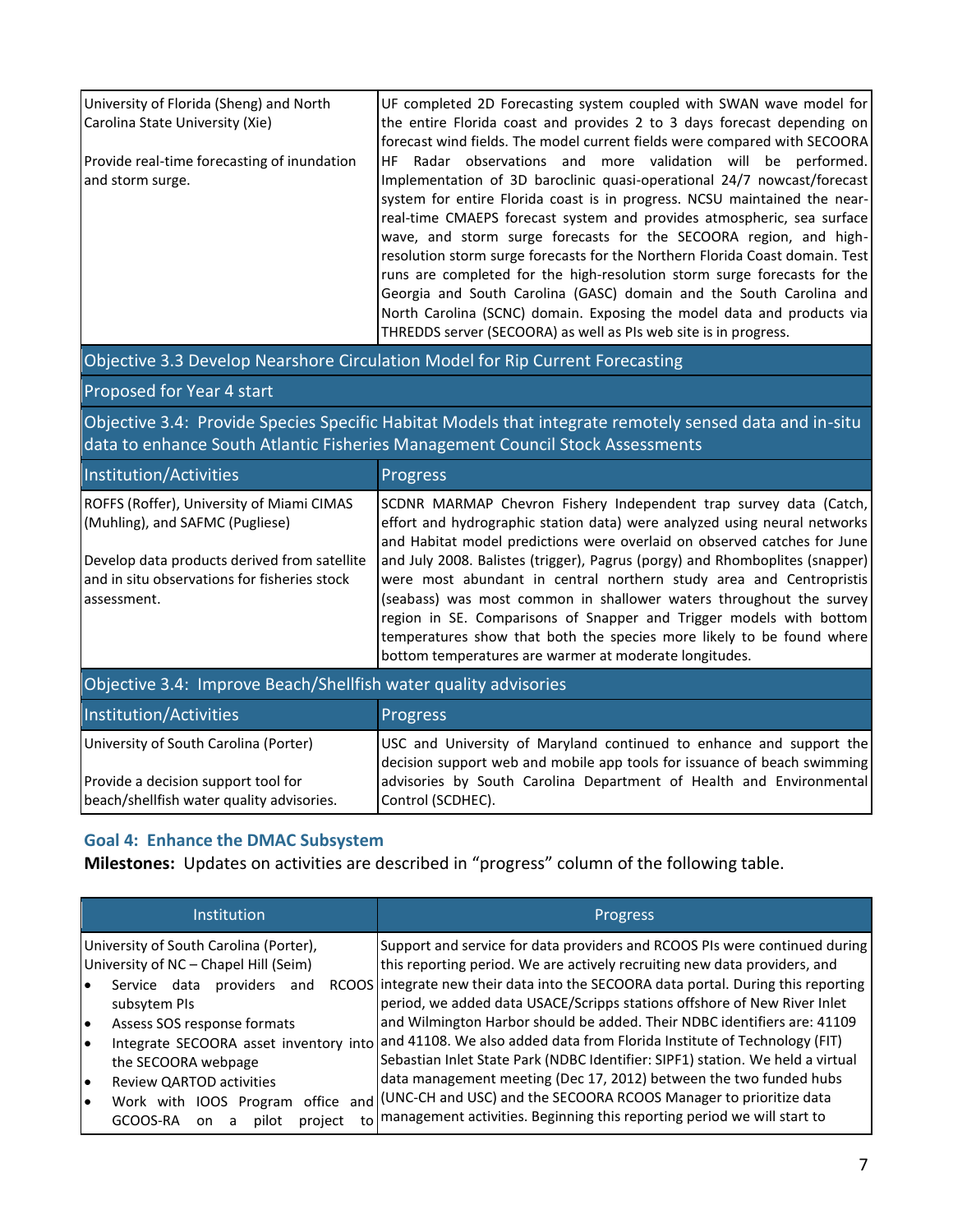| Institution                                                                         | Progress                                                                                                                                                                                                                                                                                                                                                                                                                                                                                                                                                                                                                                                                                                                                                                                                                                                                                                                                                                                                                                                                                                                                                                                                                                                                                                                                                                                                                                                                                                                                                                                                                                                                                                                                                                                                                                                                                                                                                                                                                                                                                                                                                                                                                                                                                                                                                                                                                                                                                                                                                                                                                           |  |  |  |
|-------------------------------------------------------------------------------------|------------------------------------------------------------------------------------------------------------------------------------------------------------------------------------------------------------------------------------------------------------------------------------------------------------------------------------------------------------------------------------------------------------------------------------------------------------------------------------------------------------------------------------------------------------------------------------------------------------------------------------------------------------------------------------------------------------------------------------------------------------------------------------------------------------------------------------------------------------------------------------------------------------------------------------------------------------------------------------------------------------------------------------------------------------------------------------------------------------------------------------------------------------------------------------------------------------------------------------------------------------------------------------------------------------------------------------------------------------------------------------------------------------------------------------------------------------------------------------------------------------------------------------------------------------------------------------------------------------------------------------------------------------------------------------------------------------------------------------------------------------------------------------------------------------------------------------------------------------------------------------------------------------------------------------------------------------------------------------------------------------------------------------------------------------------------------------------------------------------------------------------------------------------------------------------------------------------------------------------------------------------------------------------------------------------------------------------------------------------------------------------------------------------------------------------------------------------------------------------------------------------------------------------------------------------------------------------------------------------------------------|--|--|--|
| implement<br><b>IOOS</b><br><b>DMAC</b><br><b>Observations Standards in SECOORA</b> | Biological provide progress on the following data management topics/activities:<br>Maintenance of SECOORA Data Management server Infrastructure<br>During this reporting period, we have consolidated our data management<br>operations from two hubs (UNC-CH and USC) to single hub (USC). SECOORA<br>Asset Inventory application was completed and the VMware image of the<br>application is running on USC server infrastructure. The application was<br>demonstrated on an IOOS RA DMAC conference call, and to some data<br>providers in our region regarding utilization of the same.<br>Servicing Data Providers and RCOOS subsystem PIs<br>We continue to recruit new data from data providers and also provide<br>services on data management related solutions to data collectors and<br>providers within the region. We also maintain a Wiki site in which<br>documentation and notes on technologies we use are made available. We<br>are ingesting FIT real-time Sebastian Inlet Met and ADCP data and the<br>Scripps buoys deployed off of NC Coast. We worked with SABGOM model PI,<br>ROFFS™ and FWC/FWRI to make SABGOM model data accessible via GIS<br>format.<br><b>IOOS Program Office DMAC Activities</b><br>We held a call with Derrick Snowden and Rob Ragsdale (IOOS PO) on the<br>IOOS Sensor Observation Service (SOS) reference implementation and will<br>be implementing SOS as well as register our services on or before August 31,<br>2013. We continued to attend the IOOS RA DMAC calls and provide input on<br>QARTOD manuals as well as other data management related issues. We are<br>continuing work with IOOS PO and NANOOS on advancing the Eye On Earth<br>project. SECOORA and GCOOS-RA together with Hassan Moustahfid co-<br>hosted the IOOS Biological Data Project Workshop II in St. Petersburg to<br>demonstrate the ERDDAP services deployed by SECOORA and GCOOS-RA.<br>This was a multi-institutional collaborative (data providers and customers)<br>initiative to demonstrate easy access to biological observations. SECOORA<br>used SCDNR MARMAP and FWC/FWRI Fisheries Independent Management<br>data and the ERDDAP instance for both can be accessed Via the SECOORA<br><b>ERDDAP server.</b> We are in the process of refining the services and wrapping<br>up the project with final project report with Hassan. IOOS Parameter<br>Vocabulary work was continued during this reporting period - Published<br>IOOS Parameter Vocabulary (v2.0) with relationships to CF standard names<br>(v19) and IOOS core variables list; Published IOOS Platform Vocabulary with |  |  |  |
|                                                                                     | mappings to MMI platform ontology and SEAVOX platform classes;<br>Registered vocabularies and mapping under IOOS.                                                                                                                                                                                                                                                                                                                                                                                                                                                                                                                                                                                                                                                                                                                                                                                                                                                                                                                                                                                                                                                                                                                                                                                                                                                                                                                                                                                                                                                                                                                                                                                                                                                                                                                                                                                                                                                                                                                                                                                                                                                                                                                                                                                                                                                                                                                                                                                                                                                                                                                  |  |  |  |
|                                                                                     | <b>Upgrade of SECOORA Interactive map</b><br>We have implemented new interactive model map that integrates and<br>provides visualization of observations and model data. Based on our end<br>users and RCOOS PIs input, we are in the process of improving our data                                                                                                                                                                                                                                                                                                                                                                                                                                                                                                                                                                                                                                                                                                                                                                                                                                                                                                                                                                                                                                                                                                                                                                                                                                                                                                                                                                                                                                                                                                                                                                                                                                                                                                                                                                                                                                                                                                                                                                                                                                                                                                                                                                                                                                                                                                                                                                |  |  |  |
|                                                                                     | portal for easy data discovery, download and visualization.                                                                                                                                                                                                                                                                                                                                                                                                                                                                                                                                                                                                                                                                                                                                                                                                                                                                                                                                                                                                                                                                                                                                                                                                                                                                                                                                                                                                                                                                                                                                                                                                                                                                                                                                                                                                                                                                                                                                                                                                                                                                                                                                                                                                                                                                                                                                                                                                                                                                                                                                                                        |  |  |  |

# **Goal 5: Support a Targeted and Leveraged Education and Outreach Subsystem**

**Important Note:** For Year 2, the primary focus of the Education and Outreach (E&O) subsystem is to engage stakeholders regarding observing technologies, data, products, and services. Note that Goals 1, 3, and 4 include outreach activities that complement and contribute to the E&O subsystem. We have listed work carried out during this reporting period below. No separately funded Education and Outreach PIs were funded in Year 2.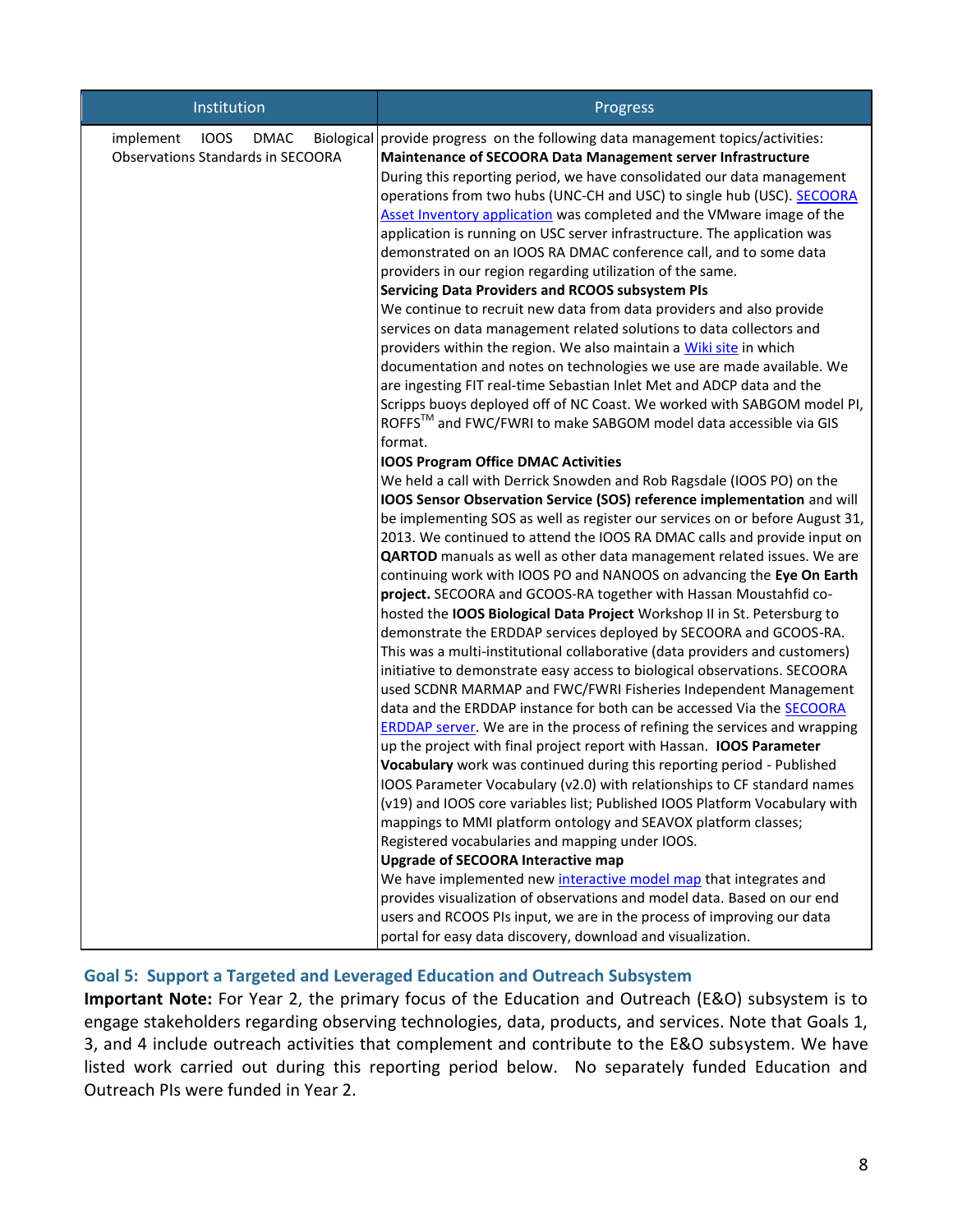### Education and Outreach Activities (SECOORA staff and RCOOS PIs)

SECOORA continues to maintain and periodically update its [SECOORA's classroom web site](http://secoora.org/classroom). The SECOORA classroom web pages are tailored for the public, teachers and other educators to learn more about coastal ocean observing systems and related information on how to incorporate the same into classroom and other educational programs. The SECOORA data portal is also being upgraded for easy data discovery, visualization, access and download. SECOORA Education and Outreach committee held a conference call in May 2013.

SECOORA Outreach (Lectures and Meetings): SECOORA staff constantly engaged in either delivering a talk at institutions or at meetings to promote the need for the implementation of regional coastal ocean observing systems to address coastal zone issues. List of meetings attended and lectures delivered at Institutions are: Florida Gulf Coast University; SRI International; West Central Florida American Meteorological Society Chapter Meeting; University of Tampa, National Weather Service (Tampa), University of South Florida C-IMAGE (GoMRI funded project) Data Management Meeting; NOAA-NWS Tampa Weather Ready Network (WRN) Stakeholders meeting; and Coastal Hazards Summit. The outreach efforts with Florida Gulf Coast University, SRI International, Liquid Robotics and HACH Hydromet resulted in new membership to SECOORA and their support for IOOS/RAs. SECOORA Education and Outreach committee held a conference call

SECOORA continued to engage in marketing and outreach activities via e-newsletter, e-mails and web site. We continue to engage in outreach and education events as well as provide materials to RCOOS PI and board members who attend science meetings, provide information to governmental representatives, etc. During this reporting period, we provided a SECOORA Coastal Ocean Observing activities in Florida flyer to our board member Jyotika Virmani for distribution at the Florida Oceans Day (April 3-4, 2013) sponsored by FIO, Mote Marine Lab and Florida Ocean Alliance. We also met with National Weather Service (NWS) regarding utilization of our Marine Weather Portal product in their Marine Weather Pages. The NWS Brownsville [\(http://www.srh.noaa.gov/bro/?n=marine\)](http://www.srh.noaa.gov/bro/?n=marine) and Corpus Christy [\(http://www.srh.noaa.gov/crp/?n=marine\)](http://www.srh.noaa.gov/crp/?n=marine) WFOs in Texas are currently using our Marine Weather Portal Product.

May 2013 Annual Members and Stakeholders Meeting summary: During this reporting period we conducted our SECOORA Annual Meetings in Jacksonville, Florida (May 13-15, 2013). We held our [Board Members meeting](http://secoora.org/sites/default/files/webfm/news/documents/may2013mtgmaterials/BoardMembersMay2013.pdf) on Day 1, [Annual](http://secoora.org/sites/default/files/webfm/news/documents/may2013mtgmaterials/Annualmeeting2013_agenda_new.pdf)  [Stakeholders meeting](http://secoora.org/sites/default/files/webfm/news/documents/may2013mtgmaterials/Annualmeeting2013_agenda_new.pdf) on Day 2 and [RCOOS PIs](http://secoora.org/sites/default/files/webfm/news/documents/may2013mtgmaterials/RCOOS2013_PIagenda_new.pdf) meeting on Day 3. At the annual stakeholders meeting, we had participation from state, federal, academic and private sectors. During the meetings we highlighted SECOORA activities under the Ecosystem, Living Marine Resources, Water Quality and Coastal Hazards theme areas and invited eminent panelists to provide their views and recommendations as to how SECOORA can better meet stakeholder needs. All meeting materials are available via the SECOORA web site. Some highlights from the meeting include: Updates on the Southeast Regional Ocean Partnership from the Navy, the lead federal agency for our region, and from The Nature Conservancy on ongoing eco-regional assessments; discussion of ways to reach more stakeholders via improvements to the data portal, the addition of more water quality and biological data, working toward static and dynamic data integration, and the development of climatology products for some of SECOORA's observing data; coordinating with FL Fish and Wildlife Commission, and potentially other states regarding prediction of red tide, shellfish closures, and beach advisories (e.g. expand the SC Beach Water Quality Model into other SECOORA states) and increasing awareness of SECOORA activities and capabilities to state and national beach associations (e.g. American Shore & Beach Preservation Association; NC Beaches, Inlets, and Waterways Association; FL Beach Preservation Association). The RCOOS PIs meeting included showcasing the progress of PI projects and their engagement of stakeholders; see [presentations](http://secoora.org/sites/default/files/webfm/news/documents/may2013mtgmaterials/RCOOS2013_PIagenda_new.pdf).

## **Scope of Work**

**Scope of work remains as proposed for Year 2. Funding for the Education and Outreach component remain unfunded as outlined in the revised scope of work for Year 2.** 

#### **Personnel and Organizational Structure**

No major changes in SECOORA personnel or organizational structure were made during this reporting period. At the May 2013 annual meeting we held the election for the Board of Directors. Roger Pugliese, SAFMC (Nonprofit/agebdt Institutional member), Lisa Adams, KSU (GA At-Large Seat), John Proni, FIU (FL At-Large seat), Conrad Lautenbacher, Geo Optics, Inc (Public Seat) and Nick Shay, UM (Sustaining member) were elected to the Board. Cliff Merz (USF), Shirley Pomponi (FAU), Bob Van Dolah (SCDNR), Jim Nelson (SKIO), Pat Welsh (UNF), Georges Weatherly (FSU) are rotating off the Board of Directors at the end of June 2013.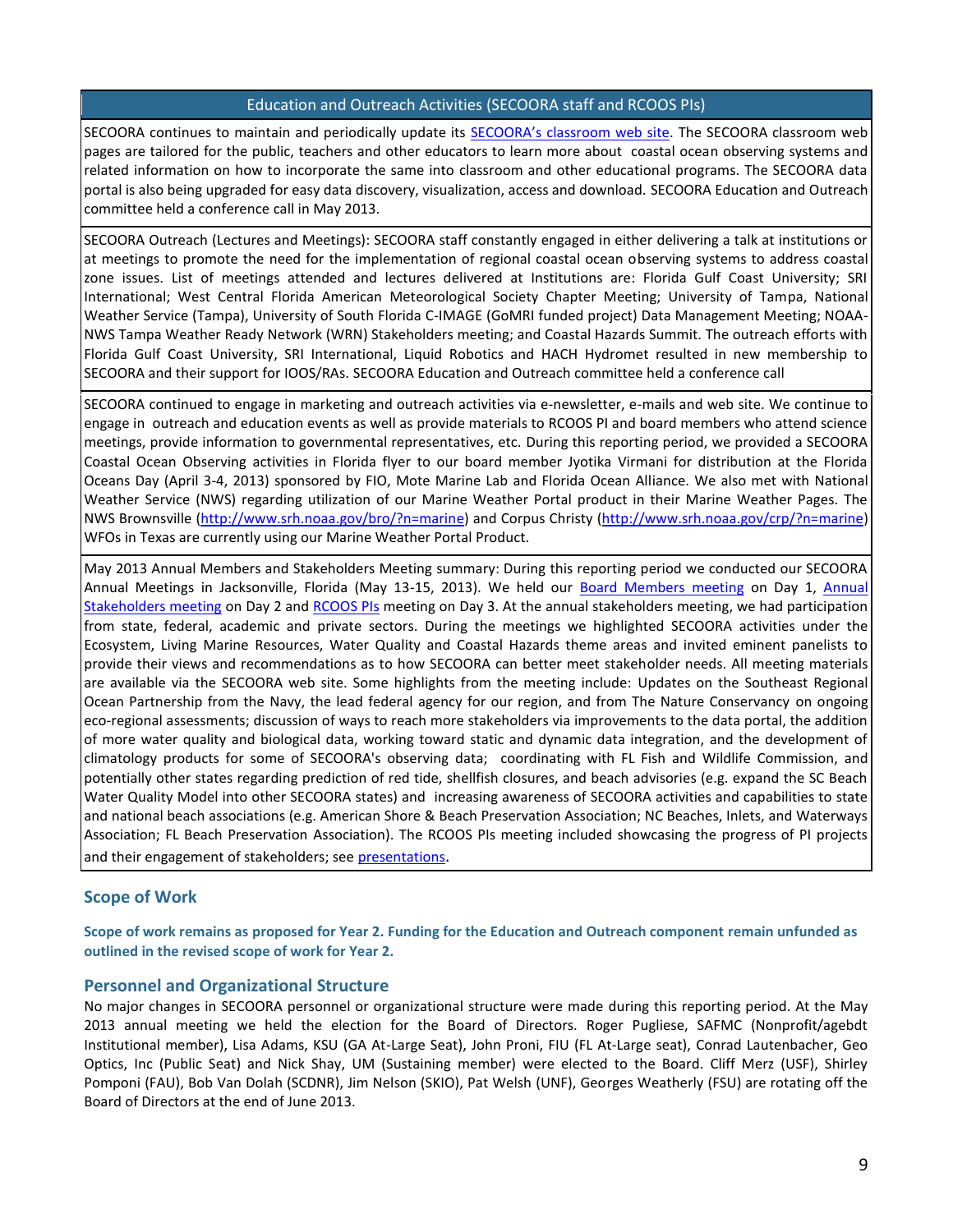#### **Budget Analysis**

SECOORA's financial records as of March 31, 2013 shows over \$1.7M of Year 1 funds and \$450K of Year 2 funds have been expensed. We are within budget and on track with spending. IOOS Year 2 funds are being drawn down rapidly. There were three six month no cost extensions, one seven month no cost extension, and six one year no cost extensions granted to sub-awardees. SECOORA continues to receive invoices regularly from our sub-awardees and we process them at one of two bi-monthly meetings. All invoices are paid within forty-five days. SECOORA continues to draw from ASAP monthly. As a reminder SECOORA pays out its monthly operational costs (i.e. payroll, etc.) and then conducts the ASAP draws in the middle of the following month for both the preceding month's operation expenses and the sub-awardee invoices.

## **Publications and Presentations**

- Liu, Y. and R.H. Weisberg, and C.R. Merz (2013), Assessment of CODAR and WERA HF Radars in Mapping Currents on the West Florida (submitted for publication)
- Zheng, L. and R.H. Weisberg (2012), Modeling the West Florida Coastal Ocean by Downscaling from the Deep Ocean, Across the Continental Shelf and into the Estuaries, Ocean Modeling, 48 (2012), 10 - 29, doi:10.1016/j.ocemod.2012.02.002.
- Weisberg, R.H., L.Zheng, Y.Liu, C. Lembke, J.M. Lenes and J.J. Walsh (2013), Why a red tide was not observed on the West Florida Continental Shelf in 2012. Harmful Algae (in press)
- Putnam, N.F and R. He (2013), Tracking the Long-distance Dispersal of Marine Organisms: Sensitivity of Ocean Model Resolutions, Journal of the Royal Society Interfaces, doi:10:20120979
- Xue, Z, R. He., Fennel, K., Cai, W.J., S. Lohrenz (2013), Modeling Ocean Circulation and Biogeochemical Variability in the Gulf of Mexico, Biogeosciences Discuss, 10, 7785-7830.
- Tang, Q., L. Xie, G. M. Lackmann, and B. Liu, 2013: Modeling the impacts of the large-scale atmospheric environment on inland flooding during the landfall of Hurricane Floyd (1999). Advances in Meteorology, in press.
- Li, R., L. Xie, B. Liu, and C. Guan, 2013: On the sensitivity of hurricane storm surge simulation to domain size. Ocean Modelling, 67, 1-12.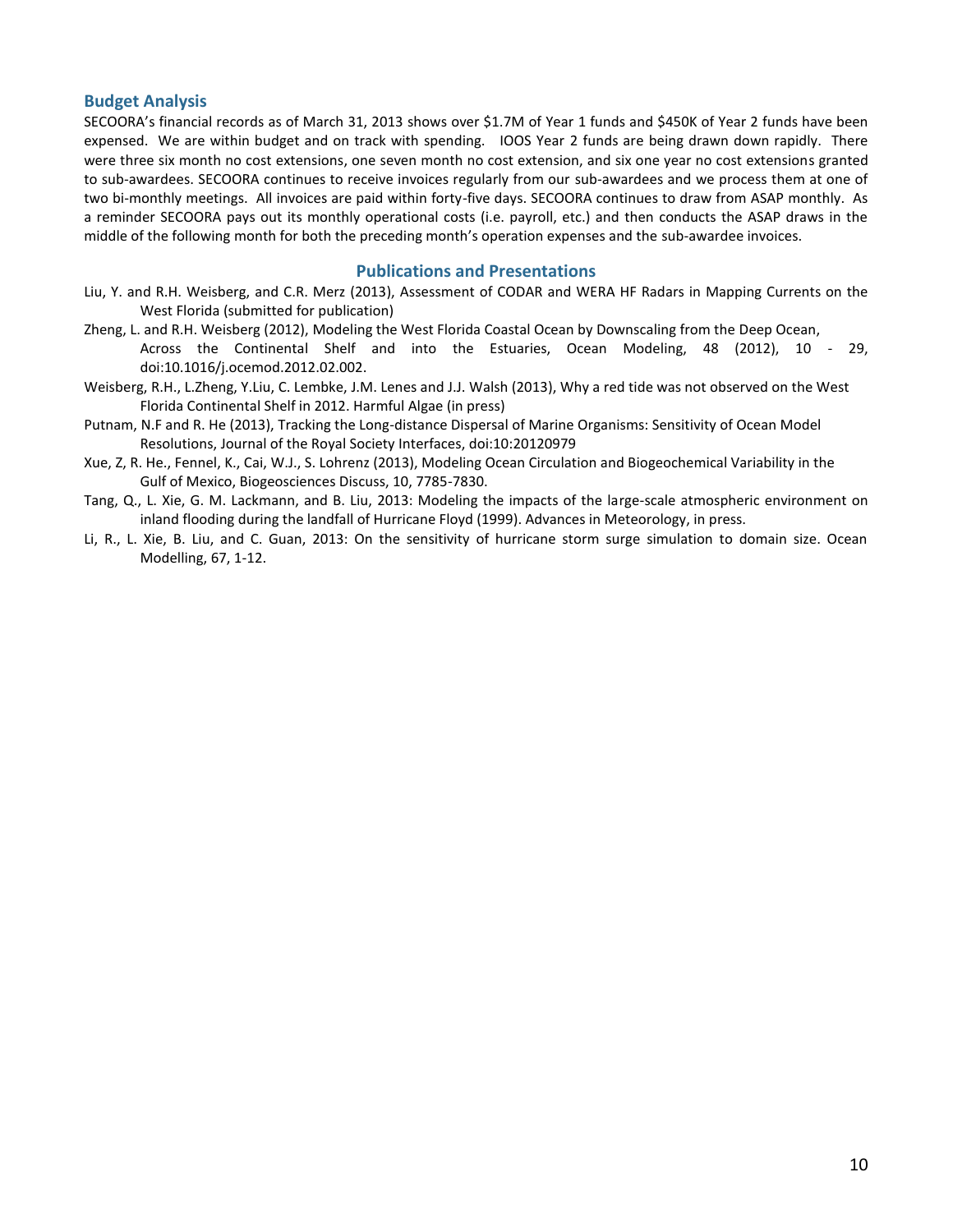## **June 2013 SECOORA Annual Supplemental Information**

## **Education and Outreach Activities (IOOS Education and Outreach Inventory Tool)**

As advised/instructed, during this reporting period, we used the [2012-2013 IOOS Cloud/Education and Outreach](https://sites.google.com/a/noaa.gov/iooscloud/education-outreach) Inventory Tool (Google Collaboration tool spread sheet) and entered the SECOORA Education and Outreach activities.

## **Regional Ocean Governance Organization Activities**

### **Staff fiscal activities:**

- Provided fiscal and overall project management for Year 1 and Year 2 awards, and continued to manage primary partner institutions sub-awards.
- Held bi-monthly administration meetings to ensure efficient and effective fiscal operations.
- A part time bookkeeper (Chiaki Kight) and business manager (Megan Lee) managed the contracts and financials for these awards.
- SECOORA staff held a staff retreat at Charleston, Feb 4 -5, 2013
- Megan Lee attended and completed five week on-line grant management course entitled Accountability for Federal Grants: Planning, Measuring, & Reporting Grant Performance (through Management Concepts).
- Federal Financial Report for IOOS funds was submitted during this reporting period.
- Preparations are underway for FY13 SECOORA A-133 audit.
- We have recruited four new SECOORA members: Florida Gulf Coast University (FGCU), SRI International, Liquid Robotics and HACH Hydromet.

### **SECOORA Board and PI Coordination**

- Continued to hold monthly conference calls with RCOOS PIs to ensure in-reach, coordination and collaboration within each RCOOS subcomponent and among PIs. Also held DMAC activities prioritization and coordination meetings and calls.
- Executive Committee continued to meet monthly. The Finance and Audit Committee met every quarter. Board conference calls were held when needed.
- Held Board meeting (Dec 5-6, 2012 Atlanta), SECOORA data management meeting (Virtual Dec 17, 2012), and SECOORA annual Members, Board and PIs meetings (May 13-15, 2013 – Jacksonville). Presentations and 2013 annual meeting materials can be accessed via [SECOORA May meeting web site.](http://secoora.org/node/387)

#### **External Coordination Activities:**

- Coordinated and held the SECOORA/GSAA Regional Information Management System Meeting in Jacksonville (May 1 3, 2013).
- Executive Director continued to participate on monthly "Partner Arm" calls of the GSAA.
- Participated in monthly IOOS Association and IOOS conference calls, including Debra Hernandez participation on the IOOS Association Executive Committee.
- Debra Hernandez and Dick Dodge attended the IOOS Association Spring Meeting held in DC (March 2013).
- Debra attended the NCA Climate study meeting and Coastal Hazards summit meeting.
- Debra is working with IOOS Program office on the design of a "marketplace", which will be a web-based database that will organize user requirements for IOOS products and services.
- Vembu held meetings with National Weather Service, Tampa office on Marine Weather Portal and attended Weather Ready Nation stake holders meeting held at St. Petersburg
- Vembu delivered talks at West Central Florida American Meteorological Society Chapter March 2013 meeting and at University of Tampa Physical Oceanography class on SECOORA and IOOS
- Vembu attended the USF C-IMAGE (GoMRI funded effort) data management meeting to explore collaborations.
- Vembu along with Matt Howard (GCOOS-RA) and Hassan Moustahfid (IOOS PO) organized and hosted the Second inperson meeting of the IOOS Biological Data Project in SECOORA and GCOOS-RA at St. Petersburg (March 21-22, 2013)

## **Efforts to leverage IOOS Funding**

- Continued partnership with the NERRS CDMO, SCDNR on Biological project and NANOOS and IOOS on Eye on Earth.
- Continued partnership with GSAA, and launched of a Regional Information Management System portal for the GSAA.
- The Principal Investigators that we receive SECOORA sub-award also leverage either their institutional funds or external grants on carrying out their projects.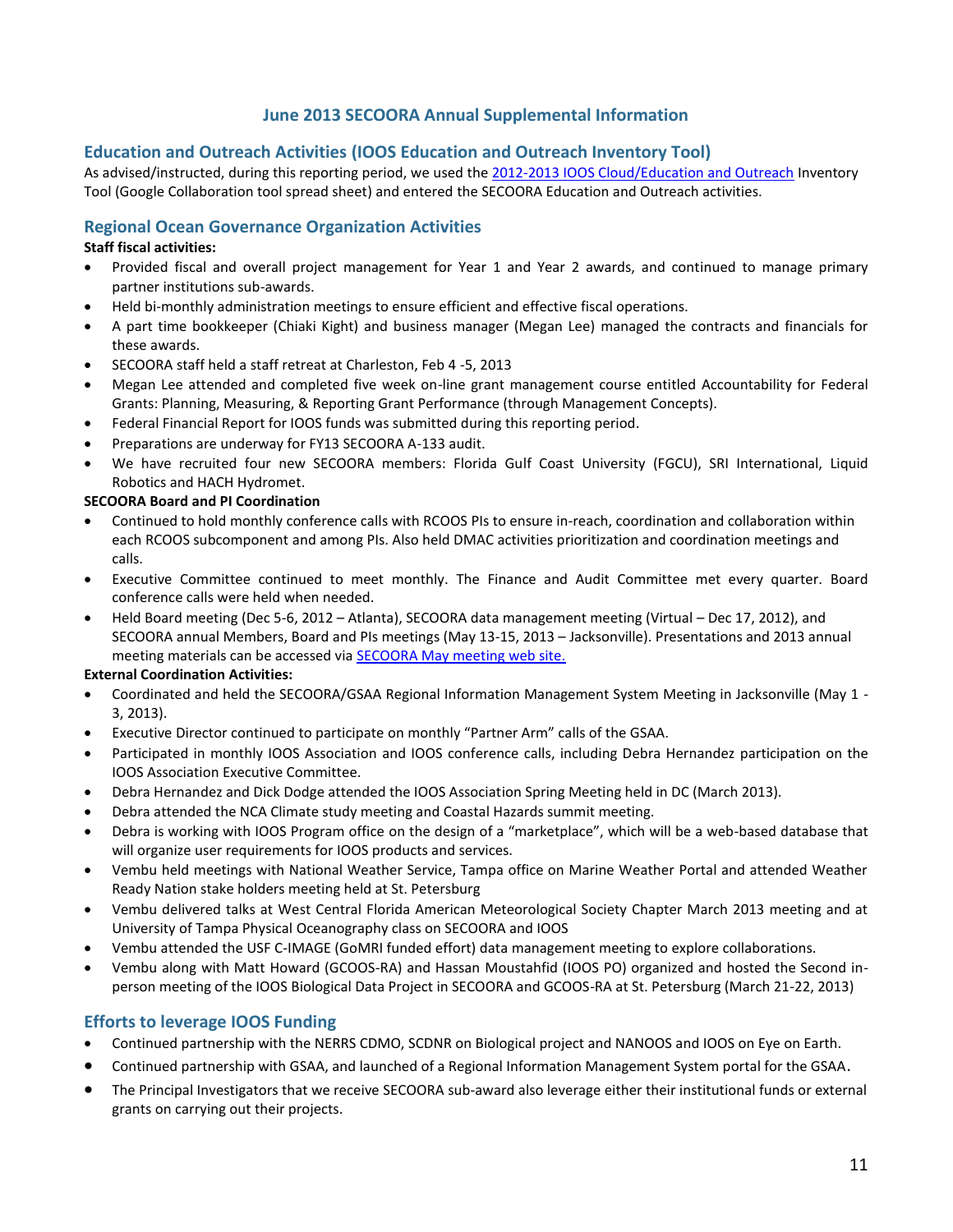# **Update to RA Membership, Board of Directors and Committee Members**

## **RA Membership**

During this reporting period, the following four organizations joined SECOORA members:

- [Department of Marine Ecological Sciences, Florida Gulf Coast University](http://www.fgcu.edu/CAS/Departments/MES/index.html) Institutional Member
- **[SRI International, St. Petersburg, FL](http://www.sri.com/research-development/marine-science-technology)** Institutional Member
- **•** [Liquid Robotics](http://liquidr.com/) Institutional Member
- [HACH Hydromet](http://www.hachhydromet.com/web/ott_hach.nsf/id/pa_home_e.html) Individual Member

### **Board of Directors**

The following Board Members are rotating off of the SECOORA Board of Directors at the end of June 2013:

Cliff Merz - USF Shirley Pomponi - HBOI Bob Van Dolah -SCDNR Jim Nelson - SKIO

Pat Welsh - UNF

Georges Weatherly - FSU

The following members were elected to serve on the SECOORA board (starting July 1, 2013) at the May 2013 Board meeting:

Roger Pugliese, South Atlantic Fishery Management Council - NGO Institutional Member

Lisa Adams, Kennesaw State University - GA At-Large Seat

John Proni, FL International University - FL At-Large Seat

Conrad Lautenbacher, Geo Optics, Inc. - Public Seat

Nick Shay, University of Miami, RSMAS - Sustaining Member

## **SECOORA Committees**

### **Finance and Accounting Committee: Chair: Conrad Lautenbacher**

Members:

Rick DeVoe – South Carolina Sea Grant Consortium

John Proni – Florida International University

Cliff Mertz – University of South Florida

Peter Sheng – University of Florida

## **Board Development Committee: Chair: Mitchell Roffer**

Members: Peter Hamilton Michael Heithaus Nick Shay Bob Van Dolah

## **Funding Diversification Ad-Hoc Committee: Chair: Rick DeVoe**

Members: Conrad Lautenbacher George Voulgaris Steven Woll Cliff Merz Lynn Leonard John Proni

## **Education and Outreach Committee: Chair: Lisa Adams**

Members: Angela Bliss Chris Simoniello Pat Welsh Quint White Meghan Buckley

**Note:** The RA membership, Board of Directors and Committee members are on the SECOORA web site, which is updated on July 1 of every year and periodically updated as and when necessary, and provided in IOOS PO template in Appendix A.